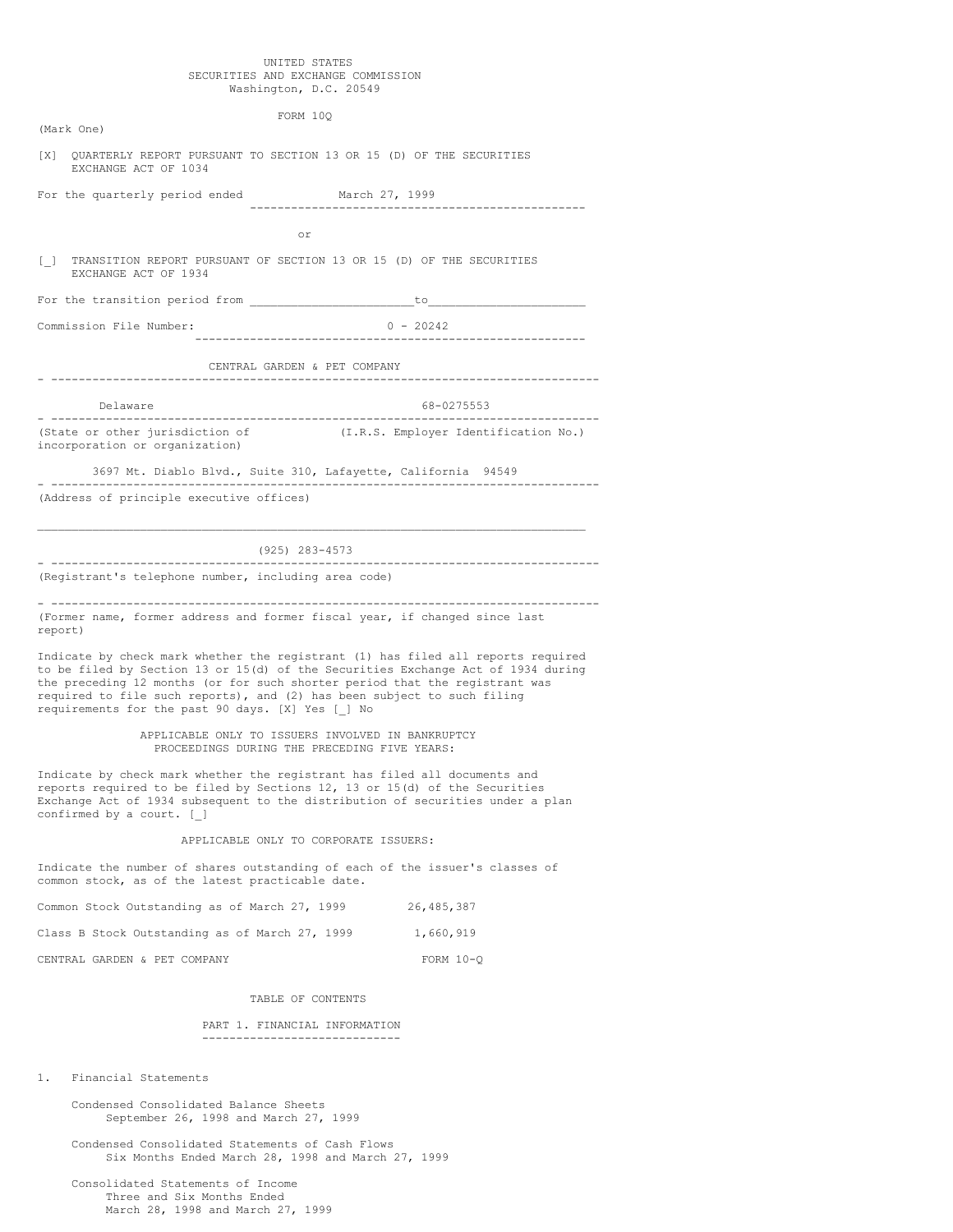Notes to Condensed Consolidated Financial Statements

- 2. Management's Discussion and Analysis of Financial Condition and Results of Operations
- 3. Quantitative and Qualitative Disclosures About Market Risk

PART II. OTHER INFORMATION --------------------------

- 1. Legal Proceedings
- 2. Changes in Securities and Use of Proceeds
- 3. Defaults Upon Senior Securities
- 4. Submission of Matter to a Vote of Securities Holders
- 5. Other Information
- 6. Exhibits and Reports on Form 8-K

Exhibit Index

CENTRAL GARDEN & PET COMPANY CONDENSED CONSOLIDATED BALANCE SHEETS

(UNAUDITED) (IN THOUSANDS, EXCEPT SHARES)

<TABLE>

<CAPTION>

|                                                                                      |              | SEPTEMBER 26,            | MARCH                   |
|--------------------------------------------------------------------------------------|--------------|--------------------------|-------------------------|
| 27,                                                                                  |              | 1998<br>---------------- | 1999<br>$- - - - - - -$ |
| $- - - - -$                                                                          |              |                          |                         |
| $<$ S $>$                                                                            | $<<$ $<$ $>$ |                          | <<                      |
| ASSETS<br>CURRENT ASSETS:<br>Cash & cash equivalents                                 | \$           | 10,328                   | \$                      |
| 3,565                                                                                |              |                          |                         |
| Accounts receivable (less allowance for doubtful<br>accounts of \$6,458 and \$6,782) |              | 142,293                  |                         |
| 275,160<br>Inventories                                                               |              | 292,809                  |                         |
| 409,051<br>Prepaid expenses and other assets                                         |              | 26,884                   |                         |
| 22,090                                                                               |              | ---------------          |                         |
| $------$                                                                             |              |                          |                         |
| Total current assets<br>709,866                                                      |              | 472,314                  |                         |
| LAND, BUILDINGS, IMPROVEMENTS AND EQUIPMENT - NET<br>92,809                          |              | 86,382                   |                         |
| GOODWILL<br>347,148                                                                  |              | 339,430                  |                         |
| OTHER ASSETS<br>25,157                                                               |              | 30,574                   |                         |
| $\qquad \qquad - - - - -$                                                            |              | ---------------          | -----------             |
|                                                                                      |              |                          |                         |
| TOTAL<br>1,174,980                                                                   | \$           | 928,700                  | \$                      |
| $=$ = = = = = = = = = = = = = = = =                                                  |              | ===============          |                         |
| LIABILITIES AND SHAREHOLDERS' EQUITY                                                 |              |                          |                         |
| CURRENT LIABILITIES:                                                                 | \$           | 6,956                    | \$                      |
| Notes payable<br>74,410                                                              |              | 153,739                  |                         |
| Accounts payable<br>353,143                                                          |              |                          |                         |
| Accrued expenses<br>42,334                                                           |              | 32,767                   |                         |
| Current portion of long-term debt<br>604                                             |              | 1,139                    |                         |
| $- - - - -$                                                                          |              | ------------             |                         |
|                                                                                      |              |                          |                         |
| Total current liabilities<br>470,491                                                 |              | 194,601                  |                         |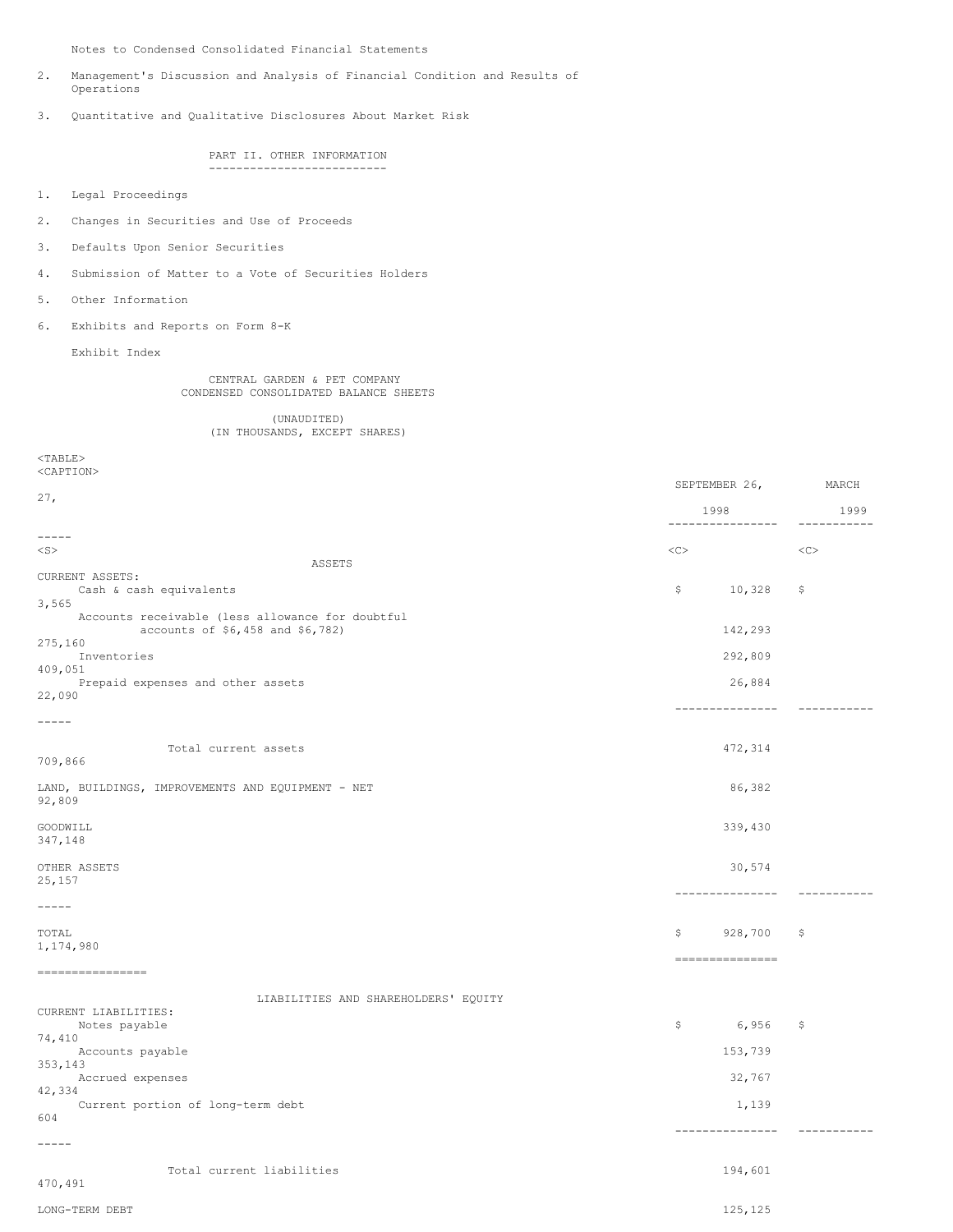125,576

| DEFERRED INCOME TAXES AND OTHER LONG-TERM<br>OBLIGATIONS<br>17,542                                                                                                 | 20,200                     |           |
|--------------------------------------------------------------------------------------------------------------------------------------------------------------------|----------------------------|-----------|
| COMMITMENTS AND CONTINGENCIES                                                                                                                                      | $- - - -$                  |           |
| SHAREHOLDERS' EQUITY:<br>Preferred stock, \$.01 par value: none outstanding at September 26, 1998 and<br>March 27, 1999                                            | $- - - -$                  |           |
| Class B stock, \$.01 par value: 1,661,762 shares outstanding September 26, 1998,<br>1,660,919 shares outstanding March 27, 1999                                    | 16                         |           |
| 17<br>Common stock, \$.01 par value: 29,718,530 issued and 29,646,350 outstanding at<br>September 26, 1998; 30,010,287 issued and 26,485,387 outstanding at<br>300 | 298                        |           |
| March 27, 1999<br>Additional paid-in capital<br>522,719                                                                                                            | 519,933                    |           |
| Retained earnings                                                                                                                                                  | 69,984                     |           |
| 85,097<br>Treasury stock<br>(46, 749)                                                                                                                              | (1, 418)                   |           |
| Restricted stock deferred compensation<br>(13)                                                                                                                     | (39)                       |           |
| -----<br>Total shareholders' equity<br>561,371                                                                                                                     | ---------------<br>588,774 | --------  |
| -----                                                                                                                                                              | ---------------            | --------- |
| TOTAL<br>1,174,980                                                                                                                                                 | \$<br>928,700              | \$        |
| ================<br>$<$ /TABLE>                                                                                                                                    | ===============            |           |

See notes to condensed consolidated financial statements

## CENTRAL GARDEN & PET COMPANY CONDENSED CONSOLIDATED STATEMENTS OF CASH FLOWS

#### (UNAUDITED) (IN THOUSANDS)

 $<$ TABLE $>$ <CAPTION>

|                                                          |           | MARCH 28,<br>1998   |        | MARCH 27,<br>1999 |
|----------------------------------------------------------|-----------|---------------------|--------|-------------------|
| $ -$                                                     |           |                     |        |                   |
| $<$ S>                                                   | $<\infty$ |                     | $<$ C> |                   |
| CASH FLOWS FROM OPERATING ACTIVITIES:                    |           |                     |        |                   |
| Net Income                                               | \$        | 11,840              | \$     |                   |
| 15,113                                                   |           |                     |        |                   |
| Adjustments to reconcile net income to net cash          |           |                     |        |                   |
| used by operating activities:                            |           |                     |        |                   |
| Depreciation and amortization                            |           | 5,166               |        | 9,695             |
| Change in assets and liabilities:                        |           |                     |        |                   |
| Receivables                                              |           | (77, 459)           |        |                   |
| (130, 621)                                               |           |                     |        |                   |
| Inventories                                              |           | (92, 128)           |        |                   |
| (112, 837)                                               |           |                     |        |                   |
| Prepaid expenses and other assets<br>Accounts payable    |           | (5, 478)            |        | 10,655            |
| Accrued expenses                                         |           | 114,524<br>(5, 744) |        | 198,163<br>4,903  |
|                                                          |           |                     |        |                   |
|                                                          |           |                     |        |                   |
| Net cash used in operating activities                    |           | (49, 279)           |        |                   |
| (4, 930)                                                 |           |                     |        |                   |
| CASH FLOWS FROM INVESTING ACTIVITIES:                    |           |                     |        |                   |
| Additions to land, buildings, improvements and equipment |           | (5, 617)            |        | (11, 182)         |
| Payments to acquire companies, net of cash acquired      |           | (217, 163)          |        | (13, 827)         |
|                                                          |           |                     |        | ------------      |
| $ -$                                                     |           |                     |        |                   |
| Net cash used in investing activities                    |           | (222, 780)          |        |                   |
| (25, 009)                                                |           |                     |        |                   |

SIX MONTHS ENDED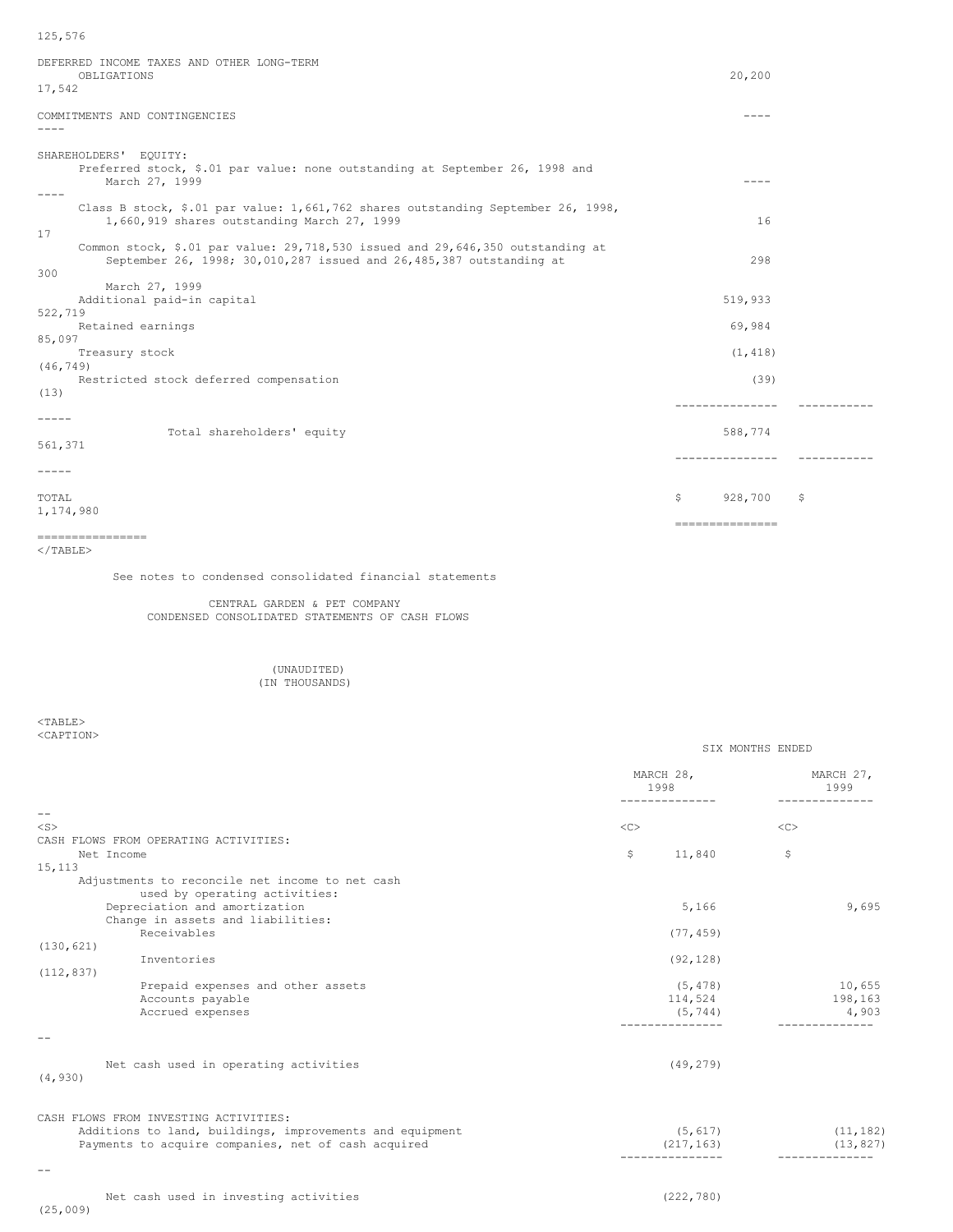| CASH FLOWS FROM FINANCING ACTIVITIES:<br>Borrowings (repayments) of notes payable - net<br>Repayments of long-term debt<br>(84)                        | (5, 624)<br>(3, 705)            |              | 67,454                  |
|--------------------------------------------------------------------------------------------------------------------------------------------------------|---------------------------------|--------------|-------------------------|
| Payments to reacquire stock                                                                                                                            | $\Omega$                        |              |                         |
| (45, 331)<br>Proceeds from issuance of stock - net                                                                                                     | 204,364                         | -----------  | 1,137                   |
|                                                                                                                                                        |                                 |              |                         |
| Net cash provided by financing activities                                                                                                              | 195,035                         |              | 23,176                  |
| NET DECREASE IN CASH<br>(6, 763)                                                                                                                       | (77, 024)                       |              |                         |
| CASH AT BEGINNING OF PERIOD                                                                                                                            | 100,125                         |              | 10,328                  |
|                                                                                                                                                        |                                 |              | ------------            |
| CASH AT END OF PERIOD                                                                                                                                  | \$<br>23,101                    | \$           | 3,565                   |
| ================                                                                                                                                       | ===============                 |              |                         |
| SUPPLEMENTAL INFORMATION:<br>Cash paid for interest<br>Cash paid for income taxes<br>Assets (excluding cash) acquired through purchase of subsidiaries | \$<br>4,556<br>7,113<br>220,217 | $\mathsf{S}$ | 4,729<br>1,316<br>6,251 |
| Liabilities assumed through purchase of subsidiaries<br>$<$ /TABLE>                                                                                    | 165,840                         |              | 3,274                   |

### See notes to condensed consolidated financial statements CENTRAL GARDEN & PET COMPANY CONSOLIDATED STATEMENTS OF INCOME

(UNAUDITED) (IN THOUSANDS, EXCEPT PER SHARE AMOUNTS)

 $<$ TABLE> <CAPTION>

|                                                            | MARCH 28,<br>1998 |                                                                                                        | SIX MONTHS ENDED | MARCH 27,<br>1999                                                                                                                                                                                                                                                                                                                                                                                                                                                                                                                                 | MARCH 28,<br>1998                 |                                                                    | THREE MONTHS ENDED<br>MARCH 27,<br>1999 |                                                                            |  |
|------------------------------------------------------------|-------------------|--------------------------------------------------------------------------------------------------------|------------------|---------------------------------------------------------------------------------------------------------------------------------------------------------------------------------------------------------------------------------------------------------------------------------------------------------------------------------------------------------------------------------------------------------------------------------------------------------------------------------------------------------------------------------------------------|-----------------------------------|--------------------------------------------------------------------|-----------------------------------------|----------------------------------------------------------------------------|--|
|                                                            |                   | --------------                                                                                         |                  | --------------                                                                                                                                                                                                                                                                                                                                                                                                                                                                                                                                    |                                   | --------------                                                     |                                         |                                                                            |  |
| $<$ S $>$<br>Net Sales<br>Cost of Goods Sold and Occupancy | <<                | $\frac{1}{2}$ 494,983 $\frac{1}{2}$ 5 675,126 $\frac{1}{2}$ 5 356,156 $\frac{1}{2}$ 447,105<br>385,863 |                  | $\langle C \rangle$<br>516, 385                                                                                                                                                                                                                                                                                                                                                                                                                                                                                                                   | $<<$ $<$ $<$ $>$<br>$\frac{1}{1}$ | 280,358                                                            | <<                                      | 344,845                                                                    |  |
| Gross profit                                               |                   | 109,120 158,741                                                                                        |                  | ---------                                                                                                                                                                                                                                                                                                                                                                                                                                                                                                                                         |                                   | --------<br>75,798                                                 |                                         | 102,260                                                                    |  |
| Selling, General and<br>Administrative Expenses            |                   | 86,085<br>______________                                                                               |                  | 127, 259<br>______________                                                                                                                                                                                                                                                                                                                                                                                                                                                                                                                        |                                   | 52,796<br>______________                                           |                                         | 72,367                                                                     |  |
| Income from operations                                     |                   | 23,035                                                                                                 |                  | 31,482                                                                                                                                                                                                                                                                                                                                                                                                                                                                                                                                            |                                   | 23,002                                                             |                                         | 29,893                                                                     |  |
| Interest Expense - Net                                     |                   | $(2, 623)$ $(5, 425)$                                                                                  |                  | _______________                                                                                                                                                                                                                                                                                                                                                                                                                                                                                                                                   |                                   | (1, 696)<br>______________                                         |                                         | (3,084)                                                                    |  |
| Income before income taxes                                 |                   | 20,412                                                                                                 |                  | 26,057                                                                                                                                                                                                                                                                                                                                                                                                                                                                                                                                            |                                   | 21,306                                                             |                                         | 26,809                                                                     |  |
| Income Taxes                                               |                   | 8,572                                                                                                  |                  | 10,944                                                                                                                                                                                                                                                                                                                                                                                                                                                                                                                                            |                                   | 8,947                                                              |                                         | 11,260                                                                     |  |
| Net Income                                                 | \$                | ==============                                                                                         |                  | $\begin{array}{cccccccccc} \multicolumn{2}{c}{{\color{red}\boldsymbol{=}}} & \multicolumn{2}{c}{{\color{red}\boldsymbol{=}}} & \multicolumn{2}{c}{{\color{red}\boldsymbol{=}}} & \multicolumn{2}{c}{{\color{red}\boldsymbol{=}}} & \multicolumn{2}{c}{{\color{red}\boldsymbol{=}}} & \multicolumn{2}{c}{{\color{red}\boldsymbol{=}}} & \multicolumn{2}{c}{{\color{red}\boldsymbol{=}}} & \multicolumn{2}{c}{{\color{red}\boldsymbol{=}}} & \multicolumn{2}{c}{{\color{red}\boldsymbol{=}}} & \multicolumn{2}{c}{{\color{red}\boldsymbol{=}}} & \$ |                                   | --------------<br>11,840 $\frac{1}{5}$ 15,113 $\frac{1}{5}$ 12,359 |                                         | \$15,549<br>$=$ = = = = = = = = = = = = = =                                |  |
| Net Income per Common<br>Share Outstanding                 |                   |                                                                                                        |                  |                                                                                                                                                                                                                                                                                                                                                                                                                                                                                                                                                   |                                   |                                                                    |                                         |                                                                            |  |
| Basic                                                      | \$                | 0.46 \$ 0.51 \$ 0.41                                                                                   |                  |                                                                                                                                                                                                                                                                                                                                                                                                                                                                                                                                                   |                                   |                                                                    |                                         | $S \t 0.55$                                                                |  |
| Diluted                                                    | S                 | ==============<br>0.45                                                                                 |                  | $\begin{array}{cc} 5 & 0.50 \end{array}$<br>==============                                                                                                                                                                                                                                                                                                                                                                                                                                                                                        | $\mathfrak{S}$                    | 0.39<br>==============                                             | S.                                      | $=$ = = = = = = = = = = = = = =<br>0.51<br>$=$ = = = = = = = = = = = = = = |  |

 $\langle$ /TABLE>

See notes to condensed consolidated financial statements

CENTRAL GARDEN & PET COMPANY NOTES TO CONDENSED CONSOLIDATED FINANCIAL STATEMENTS Three Months and Six Months Ended March 27, 1999 (Unaudited)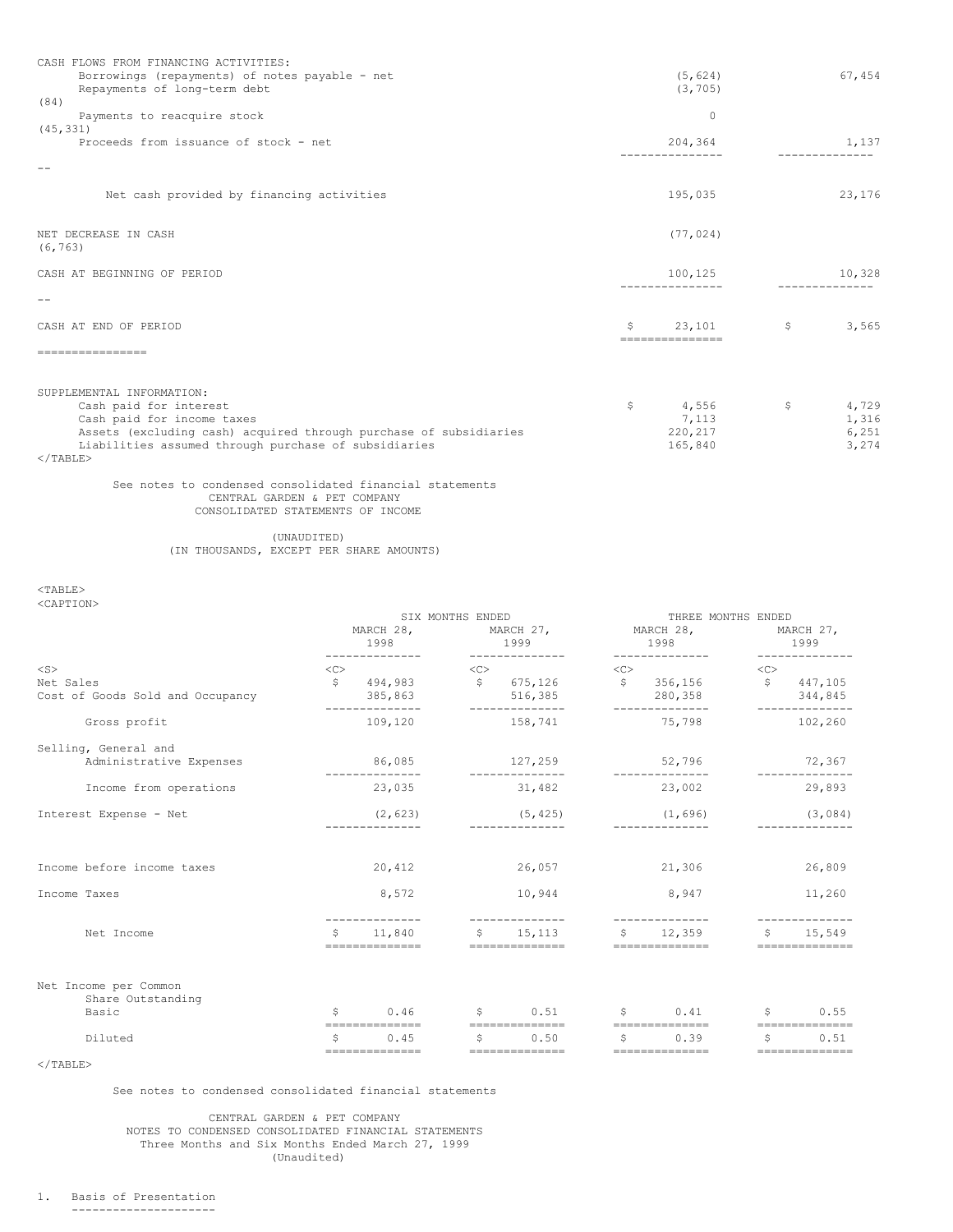The condensed consolidated balance sheet as of March 27, 1999, the consolidated statements of income for both the three and six months ended March 27, 1999 and March 28, 1998, and the condensed consolidated statements of cash flows for the six months ended March 27, 1999 and March 28, 1998 have been prepared by the Company, without audit. The condensed consolidated balance sheet as of September 26, 1998 has been derived from the audited financial statements of the Company for the year ended September 26, 1998. In the opinion of management, all adjustments (which include only normal recurring adjustments) considered necessary to present fairly the financial position, results of operations and cash flows of the Company for the periods mentioned above, have been made.

Due to the seasonal nature of the Company's business, the results of operations for the three months ended March 27, 1999 are not indicative of the operating results that may be expected for the year ending September 25, 1999.

It is suggested that these interim financial statements be read in conjunction with the annual audited financial statements, accounting policies and financial notes thereto, included in the Company's 1998 Annual Report which has previously been filed with the Securities and Exchange Commission.

## 2. Share Repurchase Program ------------------------

On December 18, 1998, the Company's Board of Directors authorized the Company to increase the share repurchase program up to a maximum of \$55 million of common shares. On January 4, 1999, the Company's Board of Directors authorized another increase in the share repurchase program, up to a maximum of \$80 million of common shares. During the three and six month periods ended March 27, 1999, the Company repurchased 1,377,900 and 3,452,900 shares for a total of \$18.6 and \$45.3 million, respectively. As of May 6, 1999, the Company had purchased an additional 382,950 shares for a total of \$5.7 million.

# 3. Earnings Per Share

------------------

The following is a reconciliation of the numerators and denominators of the basic and diluted per-share computations for income from continuing operations:

# <TABLE>

| <caption></caption>                                                               |                    |                |        |                           |                  |           |                                    |              |
|-----------------------------------------------------------------------------------|--------------------|----------------|--------|---------------------------|------------------|-----------|------------------------------------|--------------|
|                                                                                   | Three Months Ended | March 27, 1999 |        |                           |                  |           | Six Months Ended<br>March 27, 1999 |              |
| $<$ S $>$                                                                         | Income<br><<       | <<             | Shares | Per Share<br>$<<$ $<$ $>$ |                  | Income    | Shares                             | Per Share    |
| Basic EPS:                                                                        |                    |                |        |                           |                  | <<        | $<<$ $>$                           | $<<$ $<$ $>$ |
| Net Income                                                                        | \$15,549           |                | 28,475 | \$0.55                    |                  | \$15, 113 | 29,851                             | \$0.51       |
| Effect of Dilutive Securities:<br>Options to purchase<br>Common stock             |                    |                | 251    |                           |                  |           | 301                                |              |
| Convertible Notes                                                                 | \$1,079            |                | 4,107  |                           |                  | \$2,158   | 4,107                              |              |
| Diluted EPS:<br>Net income attributed<br>to common<br>shareholders<br>$<$ /TABLE> | \$16,628           |                | 32,833 | \$0.51                    |                  | \$17,271  | 34,259                             | \$0.50       |
| $<$ TABLE>                                                                        |                    |                |        |                           |                  |           |                                    |              |
| <caption></caption>                                                               |                    |                |        |                           |                  |           |                                    |              |
|                                                                                   |                    |                |        | Three Months Ended        |                  |           |                                    | Six Months   |
| Ended                                                                             |                    |                |        |                           |                  |           |                                    |              |
|                                                                                   |                    |                |        | March 28, 1998            |                  |           |                                    | March 28,    |
| 1998                                                                              |                    |                |        |                           |                  |           |                                    |              |
|                                                                                   |                    | Income         | Shares |                           | Per Share        |           | Income                             | Shares       |
| Per Share                                                                         |                    |                |        |                           |                  |           |                                    |              |
| $<$ S>                                                                            |                    | $<<$ $<$ $>$   | <<     |                           | $<<$ $<$ $<$ $>$ |           | <<                                 | <<           |
| $<<$ $C$ $>$                                                                      |                    |                |        |                           |                  |           |                                    |              |
| Basic EPS:                                                                        |                    |                |        |                           |                  |           |                                    |              |
| Net Income                                                                        |                    | \$12,359       | 30,151 |                           | \$0.41           |           | \$11,840                           | 25,734       |
| \$0.46                                                                            |                    |                |        |                           |                  |           |                                    |              |
| Effect of Dilutive Securities:                                                    |                    |                |        |                           |                  |           |                                    |              |
| Options to purchase                                                               |                    |                |        |                           |                  |           |                                    |              |
| Common stock                                                                      |                    |                |        | 464                       |                  |           |                                    | 420          |
| Convertible Notes                                                                 |                    | \$1,079        | 4,107  |                           |                  |           | $- - -$                            | $- - -$      |
| Series A Convertible                                                              |                    |                |        |                           |                  |           |                                    |              |
| Preferred Stock                                                                   |                    |                |        | 100                       |                  |           |                                    | 100          |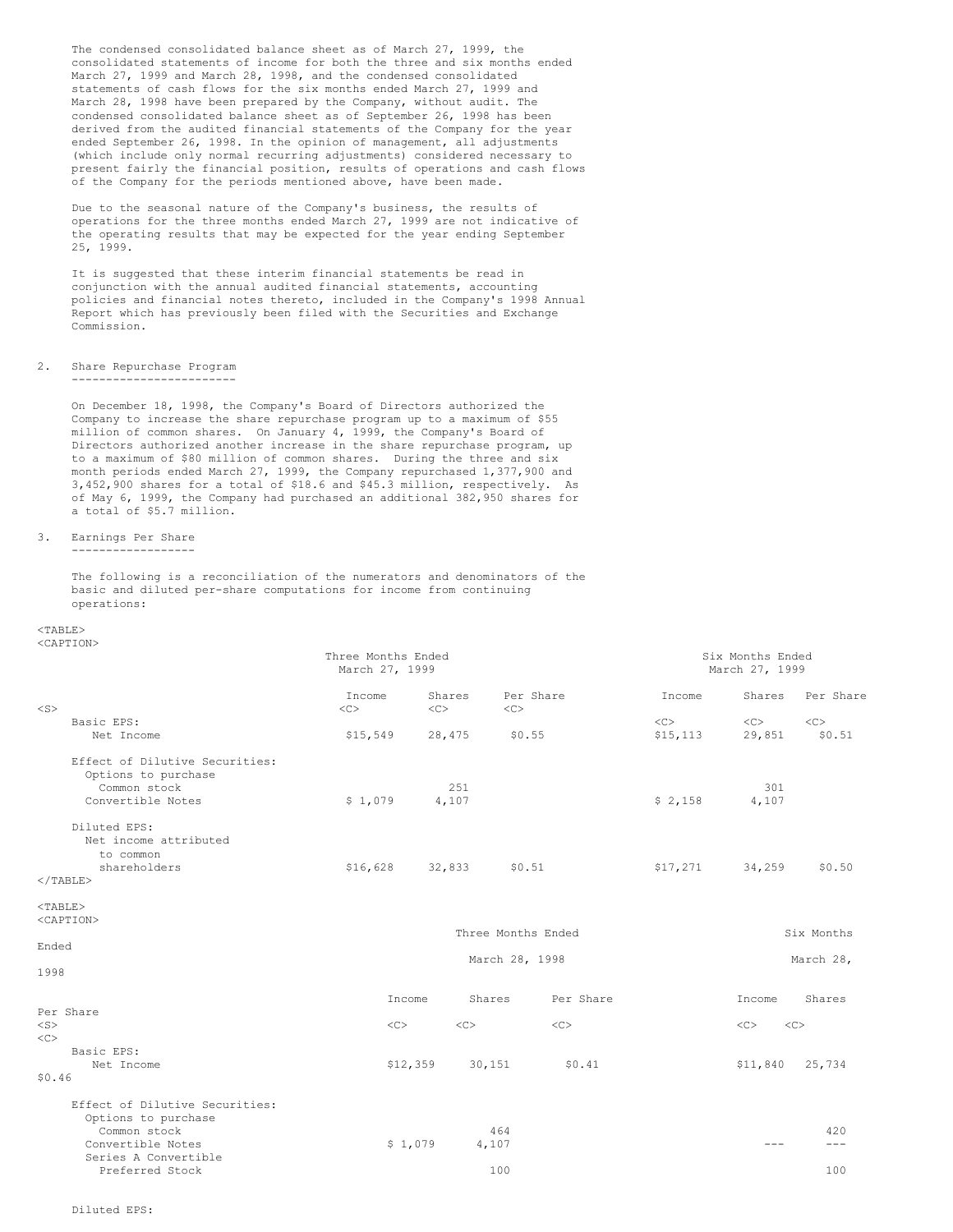|                 |              | Net income attributed |  |
|-----------------|--------------|-----------------------|--|
|                 | to common    |                       |  |
|                 | shareholders |                       |  |
| \$0.45          |              |                       |  |
| $2/T$ ART.F $>$ |              |                       |  |

Shares of common stock from the aassumed conversion of the Company's convertible securities totaling 4,107,143 were not included in the computation of diluted EPS for the six-month period ended March 28, 1998 because the assumed conversion would have been anti-dilutive.

#### 4. Prior Year Acquisitions -----------------------

The following table summarizes on a pro forma basis the combined results of operations of the Company as if the Kaytee Products, TFH Publications and Pennington Seed, Inc. acquisitions made during the first six months of 1998 had occurred on September 29, 1996. The pro forma results of operations also reflects pro forma adjustments for cash paid and stock issued to facilitate the acquisitions and for the amortization of goodwill. Although this pro forma combined information includes the results of operations of the acquisition, it does not necessarily reflect the results of operations that would have occurred had the companies been managed by the Company prior to their acquisitions.

Pro Forma Six Months Ended March 28, 1998 ---- (Unaudited) (In thousands, except per share amounts)  $<$ TABLE> $<$ s  $\langle$ S>  $\langle$ C> Net Sales \$595,357<br>Gross profit \$595,357 Gross profit 139,410<br>Income from operations 21,793 Income from operations Income before income taxes 17,589<br>Net Income 5 10.198  $$10,198$ Net Income per Common Share Outstanding:<br>Basic Basic  $\begin{array}{ccc} 5 & 0.38 \\ 0.37 & 0.37 \end{array}$  $$ 0.37$ </TABLE>

#### 5. New Accounting Pronouncements

-----------------------------

In June 1998, the Financial Accounting Standards Board issued SFAS No. 133, "Accounting for Derivative Instruments and Hedging Activities." SFAS No. 133 establishes accounting and reporting standards for derivative instruments, including certain derivative instruments embedded in either assets or liabilities. This statement is effective for fiscal years beginning after June 15, 1999 and is not to be applied retroactively to financial statements for prior periods. If adopted at March 27, 1999, the application of the standard would not have had a material effect on the Company's consolidated financial position or results of operations.

### MANAGEMENT'S DISCUSSION AND ANALYSIS OF FINANCIAL CONDITION AND RESULTS OF OPERATIONS

#### OVERVIEW

The Company entered into an agreement effective October 1, 1995 with Solaris to become both the master agent and master distributor for sales of Solaris products nationwide. Management believes that the relationship with Solaris embodied in the Solaris Agreement has had a substantial impact on the Company's results of operations. Under the Solaris Agreement, which runs through September 30, 1999, the Company, in addition to serving as the master agent and master distributor for sales of Solaris products, provides a wide range of value-added services including logistics, order processing and fulfillment, inventory distribution and merchandising. However, Solaris continues to negotiate its sales prices directly with its direct sales accounts. As a result of the Solaris Agreement, a majority of the Company's sales of Solaris products are derived from servicing direct sales accounts, whereas in 1995 and prior, a majority of the Company's sales of Solaris products were made by the Company as a traditional distributor. A substantial portion of these sales consists of large shipments to retail distribution centers, which are characterized by lower gross profit as a percentage of net sales compared with sales made by the Company as a traditional distributor. The Company believes that the operating expenses associated with this type of sale are lower than the operating expenses associated with sales made by the Company as a traditional distributor. The Company believes that the gross profit as a percentage of net sales associated with the Company's services to Solaris direct sales accounts is higher than the gross profit as a percentage of net sales associated with the Company's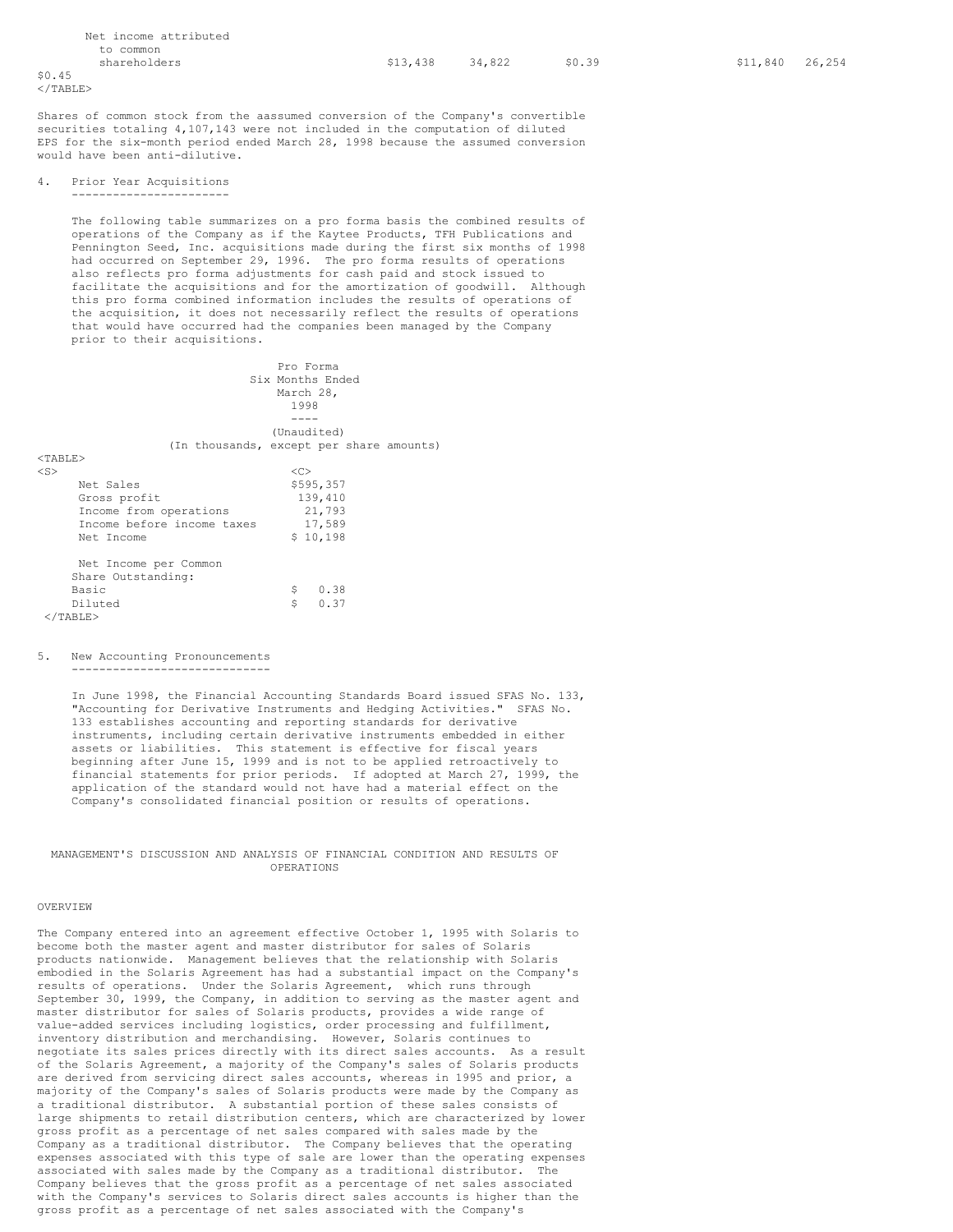historical agency sales due to the greater services provided pursuant to the Solaris Agreement.

In addition, under the Solaris Agreement, the Company's inventories of Solaris products have increased significantly since the Company is not only carrying inventories to support its own sales of Solaris products but also certain inventory previously carried by Solaris as well as additional inventories to support sales of Solaris products by the Company's network of independent distributors.

The Solaris Agreement provides for the Company to be reimbursed for costs incurred in connection with services provided to Solaris' direct sales accounts and to receive payments based on the growth of sales of Solaris products. The Company also shares with Solaris in the economic benefits of certain cost reductions, to the extent achieved. As a result, management believes that the Company's profitability is more directly attributable to the success of Solaris than it has been in the past.

Monsanto has announced that it sold its Solaris lawn and garden business exclusive of its Roundup herbicide products for consumer use to The Scotts Company ("Scotts") and that it has entered into a separate, long-term, exclusive agreement pursuant to which Monsanto will continue to make Roundup herbicide products for consumer use and Scotts will market the products. Scotts has been for many years a substantial supplier to the Company and, in connection with its direct sales, a substantial purchaser of the Company's services.

The Company expects to enter into a new relationship with Scotts effective October 1, 1999. Since Scotts is expected to be the Company's largest lawn and garden customer by a substantial margin, the terms of this new arrangement will have a substantial impact on the Company's future profitability. There can be no assurance that the Company will be successful in negotiating and implementing a new relationship with Scotts or that the new relationship with Scotts will provide the Company with comparable profitability to the profitability it has experienced from its prior relationships with Solaris and Scotts.

The sale of the Solaris business by Monsanto and the approaching end of the Solaris Agreement, subject the Company's lawn and garden business to significant uncertainties. These include the negotiation of new relationships with Scotts and the final accounting for all issues between the Company and Monsanto under the Solaris Agreement, such as the amounts receivable from Monsanto for cost reimbursements, payments for cost reductions and payments for services; the amounts payable to Monsanto for inventory; and responsibility for obsolete inventory and for non-payment by Solaris' direct sales accounts. The resolution of such uncertainties could have a material effect, either positive or negative, on the Company's results of operations.

#### THREE MONTHS ENDED MARCH 27, 1999 COMPARED WITH THREE MONTHS ENDED MARCH 28, 1998

Net sales for the three months ended March 27, 1999 increased by 25.5% or \$90.9 million from \$356.2 million for the comparable fiscal 1998 period. The \$90.9 million increase includes approximately \$36.1 million attributable to companies acquired subsequent to December 1997. Of the sales increase related to existing operations, \$54.8 million, approximately \$28.9 million was attributable to sales of lawn and garden products, \$23.7 million to sales of branded products and \$2.2 million to sales of pet supplies products.

Gross profit increased by 34.9% or \$26.5 million from \$75.8 million during the three months ended March 27, 1998 to \$102.3 million for the three months ended March 27, 1999. The majority of the increase in gross profit relates to sales of branded products. Gross profit as a percentage of net sales increased from 21.3% in the quarter ended March 28, 1998 to 22.9% for the comparable 1999 period. The increase in gross margin as a percentage of net sales was attributable to the sales mix in the current quarter, where the higher-margin branded products accounted for a greater percentage of total sales than was the case in the comparable 1998 quarter, offset in part by a slight decrease in gross margin percentage on Solaris lawn and garden products. Under the Solaris Agreement, the Company is reimbursed for costs incurred in connection with services provided to direct sales accounts. Not all direct sales accounts require the same service levels consequently, as sales volume vary with respect to specific accounts, the overall gross margin will be impacted.

For the three months ended March 27, 1999, selling, general and administrative expenses increased by \$19.6 million from \$52.8 million for the comparable fiscal 1998 quarter. As a percentage of net sales, these expenses increased from 14.8% during the quarter ended March 28, 1998 to 16.2% for the quarter ended March 27, 1999. After adjusting for the expenses related to newly acquired operations and expenses related to the increase in net sales, selling, general and administrative expenses were approximately \$7.0 million greater than was the case for the March 28, 1998 quarter. The majority of the increase is related to the lawn and garden distribution operations. Delivery expense increased by approximately \$2.5 million due to the expanded use of common carriers. The increased use of these carriers was influenced, in part, by certain retailers imposing strict delivery terms, which, if not met, would mean the loss of sales or fines. To avoid potential problems, these customers now have substantially all of their deliveries handled by common carriers. In addition, the Company has expanded into certain new geographic markets where there is currently not sufficient mass to justify operating its own trucks, consequently these new markets are serviced by common carriers. Increased warehouse costs accounted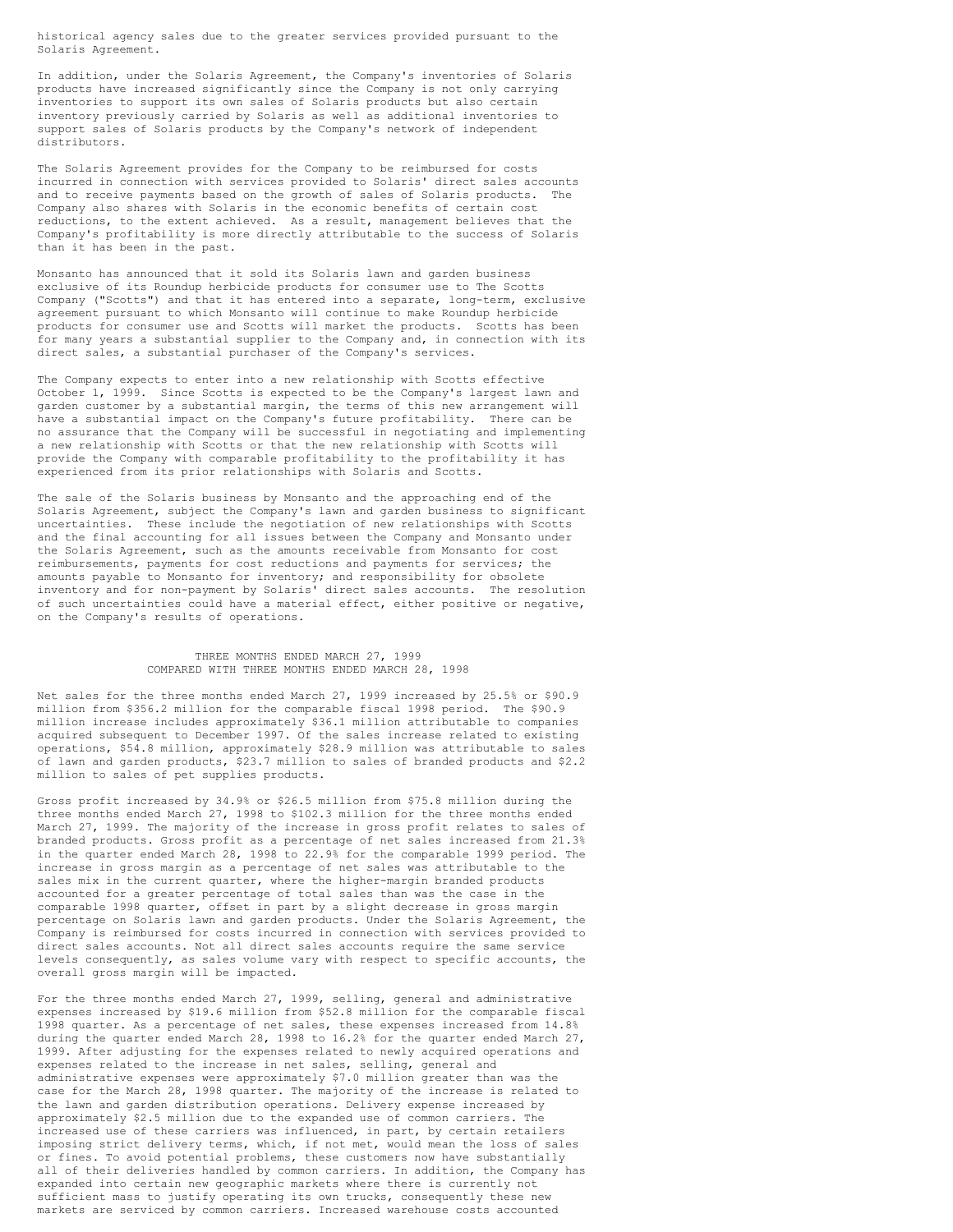for approximately \$1.2 million of the total increase. These costs are related to increased overtime and outside contact labor required to handle the heavy sales increase, most of which occurred during the last 40 days of the quarter. Selling expense increased approximately \$1.5 million related principally to a significant increase in both sales personnel and store merchandisers, in anticipation of increased sales volume in the Company's third fiscal quarter. The Company has established a corporate marketing and market research unit staffed by experienced professionals. This unit works with the Company's branded product companies to test and evaluate new products, design and test new packaging and promotional programs, as well as evaluate product lines of potential acquisitions. This function accounted for approximately \$1.8 million of the total expense increase. The Company believes the increased costs associated with both the use of common carriers and the corporate marketing function will continue through the balance of fiscal 1999 and the increased costs associated with the warehousing and selling functions will be absorbed through expected sales increases during the balance of fiscal 1999.

Net interest expense for the quarter ended March 27, 1999 increased by \$1.4 million from \$1.7 million for the three months ended March 28, 1998 to \$3.1 million for the three months ended March 27, 1999. The increase in net interest expense relates principally to debt associated with the newly acquired businesses and increased borrowings to support the Company's stock repurchase programs. Average short-term borrowings for the three months ended March 27, 1999 were \$65.9 million compared with \$54.9 million for the similar fiscal 1998 period. Average interest rates on short-term borrowings were 7.4% and 8.6%, respectively.

The Company's effective income tax rate was 42.0% for both periods.

### SIX MONTHS ENDED MARCH 27, 1999 COMPARED WITH SIX MONTHS ENDED MARCH 28, 1998

Net sales for the six months ended March 27, 1999 increased by 36.4% or \$180.1 million from \$495.0 million for the comparable fiscal 1998 period. The \$180.1 million increase includes approximately \$110.8 million attributable to companies acquired subsequent to December 1997. Of the sales increase related to existing operations, \$69.3 million, approximately \$43.5 million was attributable to sales of lawn and garden products, \$21.5 million to sales of branded products and \$4.3 million to sales of pet supplies products.

Gross profit increased by 45.5% or \$49.6 million from \$109.1 million during the six months ended March 27, 1998 to \$158.7 million for the six months ended March 27, 1999. The majority of the increase in gross profit relates to sales of branded products. Gross profit as a percentage of net sales increased from 22.0% for the six months ended March 28, 1998 to 23.5% for the comparable 1999 period. The increase in gross margin as a percentage of net sales was attributable to the sales mix, where sales of higher-margin branded products accounted for a greater percentage of total sales for the six months ended March 27, 1999 than was the case in the comparable 1998 period, offset in part by a decrease in gross margin of approximately 1.9% related to sales of lawn and garden products. This decrease was largely related to sales during the first three months of fiscal 1999 where a significant portion of sales were to retail distribution centers, which carry a lower gross margin than sales to individual stores.

For the six months ended March 27, 1999, selling, general and administrative expenses increased by \$41.2 million from \$86.1 million for the comparable fiscal 1998 quarter. As a percentage of net sales, these expenses increased from 17.4% for the six months ended March 28, 1998 to 18.8% for the like 1999 period. The increase in selling, general and administrative expense, after adjusting for newly acquired businesses and expenses related to increased sales volume, was approximately \$7.6 million, of which \$7.0 million related to the three months ended March 27, 1999.

Net interest expense for the six months ended March 27, 1999 increased by \$2.8 million from \$2.6 million for the six months ended March 28, 1998 to \$5.4 million for the six months ended March 27, 1999. The increase in net interest expense related to newly acquired companies and increased borrowings to support the Company's stock repurchase program. Funds which were invested in interest bearing short-term securities during the first quarter of fiscal 1998 were subsequently used to acquire new businesses. Average short-term borrowings for the six months ended March 27, 1999 were \$38.8 million compared with \$33.2 million for the similar fiscal 1998 period. Average interest rates on short-term borrowings were 8.0% and 8.8%, respectively

The Company's effective income tax rate was 42.0% for both periods.

#### IMPACT OF YEAR 2000

State of Readiness. In early 1998, the Company conducted an overall assessment of its computer systems, including Year 2000 readiness. Based on this assessment, the Company has developed a plan to deal with the Year 2000 Issue, which covers both systems and vendor/customer issues. The plan includes both upgrades to or replacement of current systems to bring all of the Company's systems into compliance. Many of the existing information systems used by subsidiaries or divisions acquired by the Company are being replaced, primarily in response to business reasons apart from the Year 2000 Issue.

The Company will use primarily internal resources to reprogram or replace and test its information systems for Year 2000 compliance. In addition, the Company will use certain external resources to replace outdated information systems at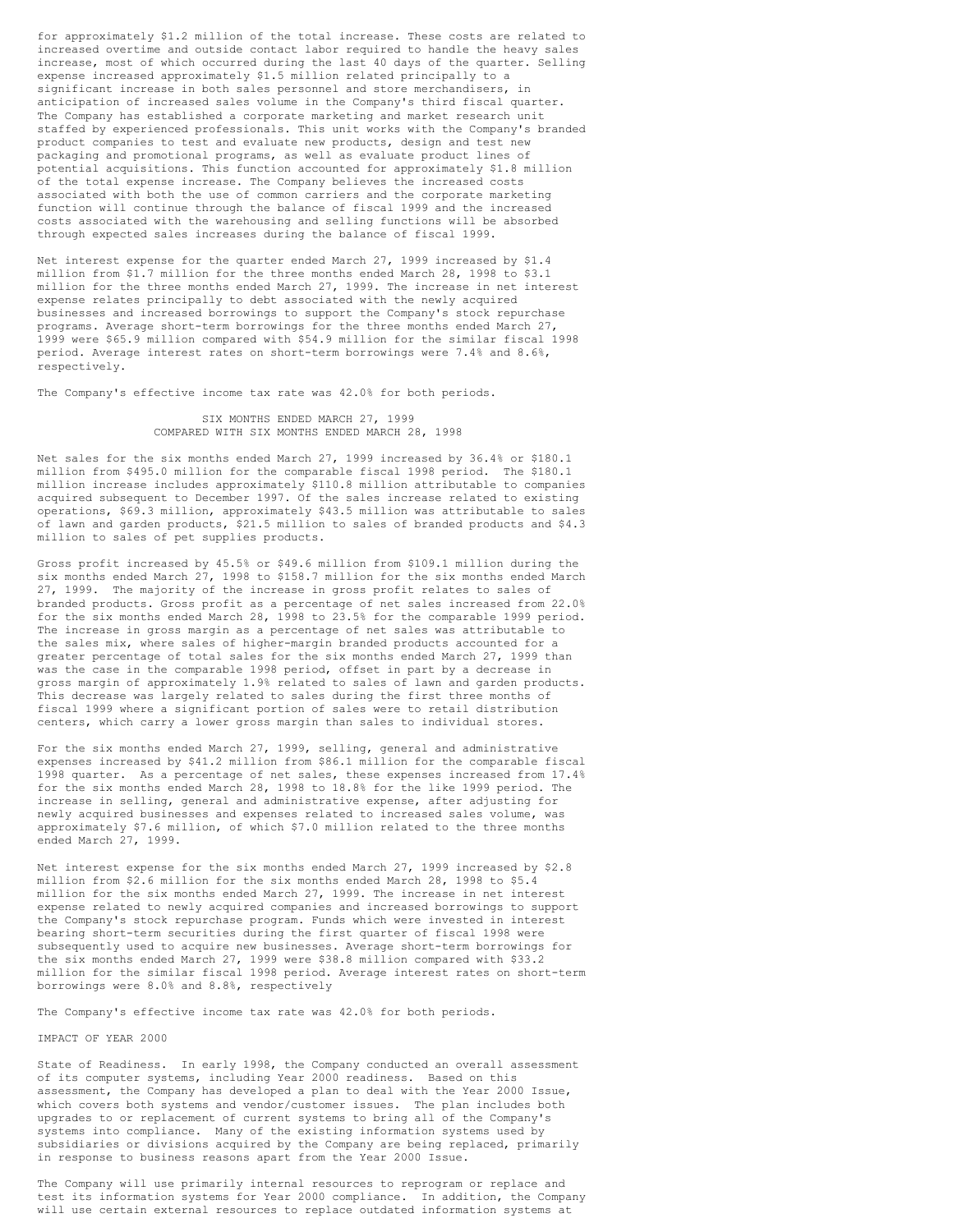certain of its subsidiaries' operations. A majority of the system changes were completed by the end of this quarter, and the remaining changes will be completed by the summer of 1999.

The plan developed to address vendor and customer issues includes systems integration, testing and communication strategies. The Company has begun the process of initiating formal communications with significant vendors and customers to determine the extent to which the Company may be vulnerable to a failure by any of these third parties to remediate their own Year 2000 Issues. The Company is currently testing electronic data transmissions to and from its major vendors and customers to ensure Year 2000 compliance. The Company expects to conclude this testing by the summer of 1999. In addition to vendors and customers, the Company also relies upon governmental agencies, utility companies, telecommunication service companies and other service providers outside of the Company's control. There can be no assurance that the Company's vendors or customers, governmental agencies or other third parties will not suffer a Year 2000 business disruption that could have a material adverse effect on the Company's results of operations or financial position.

Costs to Address the Year 2000 Issue. To date, the Company has incurred no significant incremental costs addressing Year 2000 Issues, although it has incurred costs, independent of the Year 2000 Issue, relating to the implementation of new systems for certain subsidiaries. The Company has no separate budget and none is currently planned for Year 2000 Issues. The Company does not expect expenditures relating to the Year 2000 Issue to be material or to have a significant impact on the Company's results of operations or financial position.

Risks Presented by the Year 2000 Issue. The Company presently believes that with the planned upgrades and implementation of new systems and software, the Year 2000 Issue will not pose significant operational problems for its computer systems. However, if such conversions are not made, or are not completed in a timely manner, the Year 2000 Issue could have a material impact on the operations of the Company. In addition, if any third parties who provide goods or services essential to the Company's business activities fail to address appropriately their Year 2000 Issues, such failure could have a material adverse effect on the Company's results of operations or financial position.

Contingency Plans. The Company's Year 2000 plan includes the development of contingency plans in the event that the Company has not completed all of its remediation plans in a timely manner or any third parties who provide goods or services essential to the Company's business fail to appropriately address their Year 2000 issues. The Company expects to conclude the development of these contingency plans by the end of the third quarter of 1999.

#### LIQUIDITY AND CAPITAL RESOURCES

The Company has financed its growth through a combination of bank borrowings, supplier credit, internally generated funds and sales of securities to the public. The Company received net proceeds (after offering expenses) of approximately \$431.0 million from its five public offerings of common stock in July 1993, November 1995, July 1996, August 1997 and January 1998. In November 1996, the Company completed the sale of \$115 million 6% subordinated convertible notes generating approximately \$112 million net of underwriting commissions.

The Company's business is highly seasonal and its working capital requirements and capital resources track closely to this seasonal pattern. During the first fiscal quarter accounts receivable reach their lowest level while inventory, accounts payable and short-term borrowings begin to increase. Since the Company's short-term credit line fluctuates based upon a specified asset borrowing base, this quarter is typically the period when the asset borrowing base is at its lowest and consequently the Company's ability to borrow is at its lowest. During the second fiscal quarter, receivables, accounts payable and short-term borrowings begin to increase, reflecting the build-up of inventory and related payables in anticipation of the peak selling season. During the third fiscal quarter, principally due to the Solaris Agreement, inventory levels remain relatively constant while accounts receivable peak and short-term borrowings start to decline as cash collections are received during the peakselling season. During the fourth fiscal quarter, inventory levels are at their lowest, and accounts receivable and payables are substantially reduced through conversion of receivables to cash.

For the six months ended March 27, 1999, the Company used cash in operating activities of \$4.9 million principally relating to the normal cycle of inventory and receivables build up. Net cash used in investing activities of \$25.0 million resulted from an acquisition completed in January 1999 and for the acquisition of office and warehouse equipment. Cash generated from financing activities of \$23.2 million consisted principally of net borrowings of \$67.5 million of short-term debt offset by payments of \$45.3 million to acquire treasury shares.

The Company has a \$100 million line of credit with Congress Financial Corporation (Western). The available amount under the line of credit fluctuates based upon a specific asset borrowing base. The line of credit bears interest at a rate equal to the prime rate per annum and is secured by substantially all of the Company's assets. At March 27, 1999, the Company had \$40.6 million outstanding borrowings and had \$59.4 million of available borrowing capacity under this line. The Company's line of credit contains certain financial covenants such as minimum net worth and minimum working capital requirements. The line also requires the lender's prior written consent to any acquisition of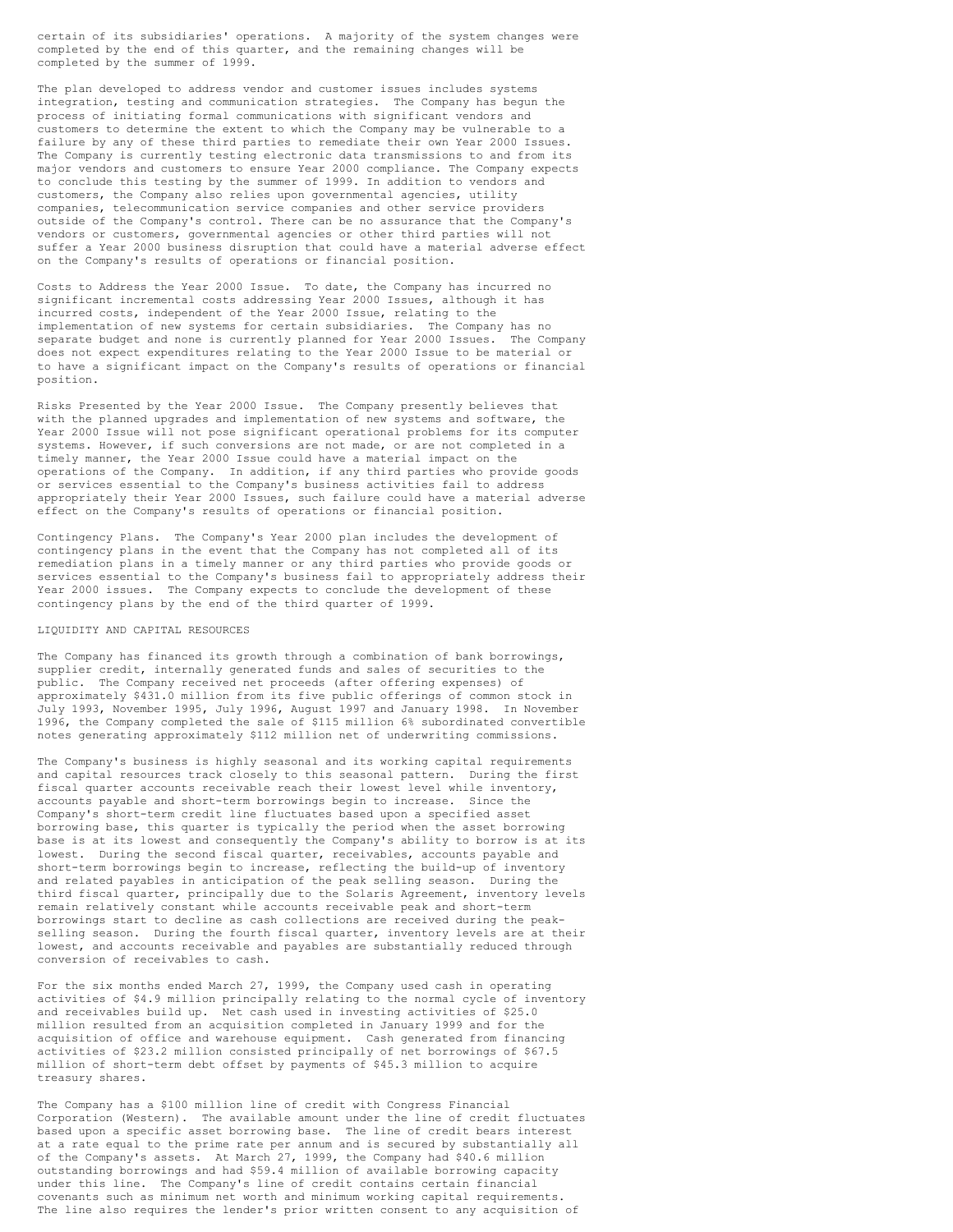a business. In connection with the acquisition of one company in fiscal 1998, the Company assumed a \$60.0 million line of credit, of which \$28.6 million was available at March 27, 1999.

The Company believes that cash flow from operations, funds available under its line of credit, proceeds from its sale of convertible notes, common stock sales and arrangements with suppliers will be adequate to fund its presently anticipated working capital requirements for the foreseeable future. The Company anticipates that its capital expenditures will not exceed \$15.0 million for the next 12 months.

As part of its growth strategy, the Company has engaged in acquisition discussions with a number of companies in the past and it anticipates it will continue to evaluate potential acquisition candidates. If one or more potential acquisition opportunities, including those that would be material, become

available in the near future, the Company may require additional external capital. In addition, such acquisitions would subject the Company to the general risks associated with acquiring companies, particularly if the acquisitions are relatively large.

#### ITEM 3. QUANTITATIVE AND QUALITATIVE DISCLOSURE ABOUT MARKET RISK

The Company believes there has been no material change in its exposure to market risk from that discussed in the Company's 1998 Consolidated Financial Statements.

CENTRAL GARDEN & PET COMPANY FORM 10-Q

- PART II. OTHER INFORMATION
- ITEM 1. Legal Proceedings Not Applicable
- ITEM 2. Changes in Securities and Use of Proceeds Not Applicable
- ITEM 3. Defaults Upon Senior Securities Not Applicable
- ITEM 4. Submission of Matter to a Vote of Securities Holders (a) The annual meeting of shareholders was held on February 22, 1999.
	- (b) The following directors were elected at the meeting:

William E. Brown Glenn W. Novotny Lee D. Hines, Jr. Daniel P. Hogan, Jr. Brooks M. Pennington III

The foregoing constituted all members of the Board of Directors of the Company.

(c) At the annual meeting, the shareholders voted to approve the amendment of the 1993 Omnibus Equity Incentive Plan to increase the number of shares authorized for issuance thereunder by 800,000.

Set forth below is a tabulation with respect to the matters voted on at the meeting:

|                                                                |                    | Against or                                    |                      | Broker         |  |  |
|----------------------------------------------------------------|--------------------|-----------------------------------------------|----------------------|----------------|--|--|
|                                                                | For                |                                               | Withheld Abstentions | Non-Votes      |  |  |
| Proposal to Amend the<br>1993 Omnibus Equity<br>Incentive Plan |                    |                                               |                      |                |  |  |
| Common Stock<br>Class B Stock                                  |                    | 17,834,049 6,266,136 7,354<br>$1,651,707$ -0- | $-0-$                | $-0-$<br>$-0-$ |  |  |
| Election of Directors                                          |                    |                                               |                      |                |  |  |
| William E. Brown                                               |                    |                                               |                      |                |  |  |
| Common                                                         | 23,931,599 175,940 |                                               |                      |                |  |  |
| Class B                                                        | 1,651,707          | $-0-$                                         |                      |                |  |  |
| Glenn W. Novotny                                               |                    |                                               |                      |                |  |  |
| Common                                                         | 23,932,152 175,387 |                                               |                      |                |  |  |
| Class B                                                        | $1,651,707$ -0-    |                                               |                      |                |  |  |
| Lee D. Hines, Jr.                                              |                    |                                               |                      |                |  |  |
| Common                                                         |                    | 23,930,562 176,977                            |                      |                |  |  |
| Class B                                                        | 1,651,707          | $-0-$                                         |                      |                |  |  |
| Daniel P. Hogan, Jr.                                           |                    |                                               |                      |                |  |  |
| Common                                                         | 23,927,340         | 180,199                                       |                      |                |  |  |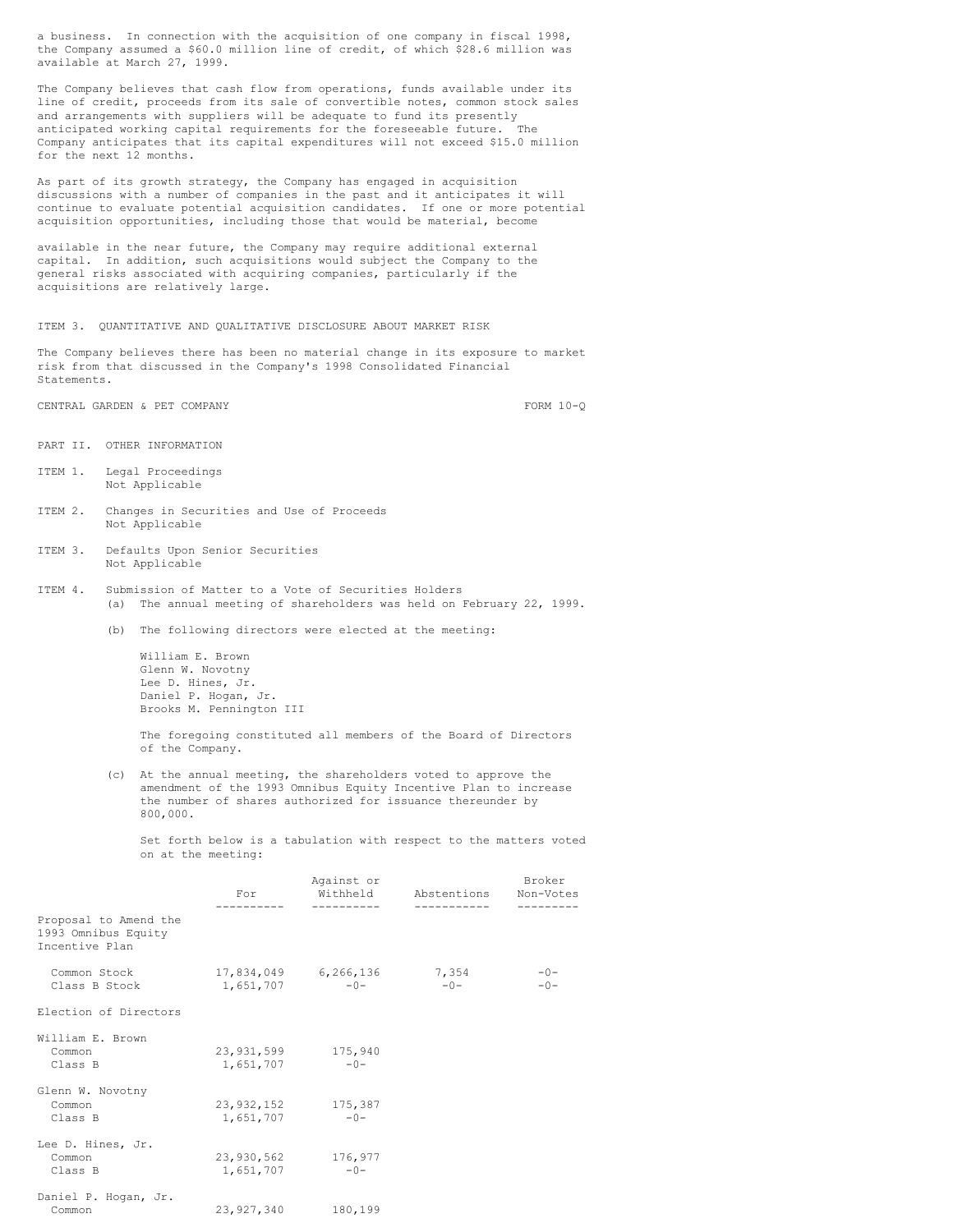Class B  $1,651,707$  -0-Brooks M. Pennington III Common 23,930,077 177,462 Class B  $1,651,707$   $-0-$ (d) Inapplicable. ITEM 5. Other Information Not Applicable ITEM 6. Exhibits and Reports on Form 8-K (a) The following report on Form 8-K was filed during the quarter ended March 27, 1999. (1) On January 6, 1999, the Company filed a report on Form 8-K dated January 4, 1999 disclosing that the Company had acquired Norcal Pottery Products, Inc. CENTRAL GARDEN & PET COMPANY FORM 10-Q

> SIGNATURES ----------

Pursuant to the requirements of the Securities Act of 1934, the registrant has duly caused this report to be signed on its behalf by the undersigned thereunder duly authorized.

> CENTRAL GARDEN & PET COMPANY -------------------------------------------- Registrant

Dated: May 10, 1999

/s/ William E. Brown

William E. Brown, Chairman of the Board and Chief Executive Officer

--------------------------------------------

--------------------------------------------

/s/ Robert B. Jones

Robert B. Jones, Vice President-Finance and Chief Financial Officer